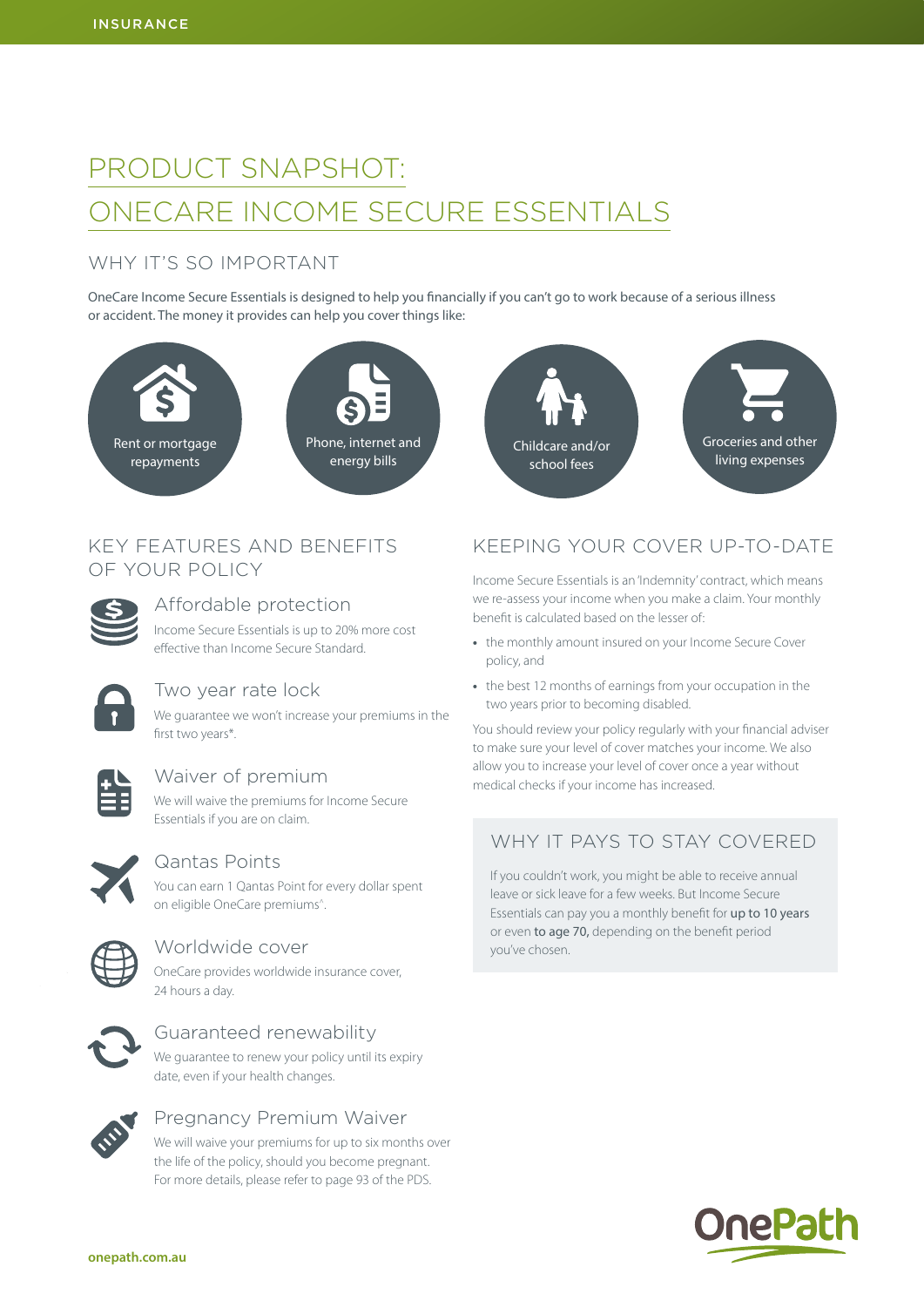# HOW CLAIM PAYMENTS WORK

Income Secure Essentials pays a monthly benefit of up to 75% of your pre-claim income. You may also be eligible for the following additional payments:

### 1. Severity Booster Benefit

We will boost the monthly benefit by one third if you are temporarily unable to perform two of the five activities of daily living after six months on a claim for Total Disability. That could mean you're receiving 100% of your pre-claim earnings.

### 2. Rehabilitation and Retraining Incentive Benefit

We will pay an additional one month's benefit if you complete a rehabilitation or retraining program and return to work for six consecutive months.

#### 3. Return to Health Benefit

We will pay an additional 10% of the monthly benefit if you are attending an approved rehabilitation or retraining program. We will also pay for the program itself under the Rehabilitation and Retraining Expenses Benefit.

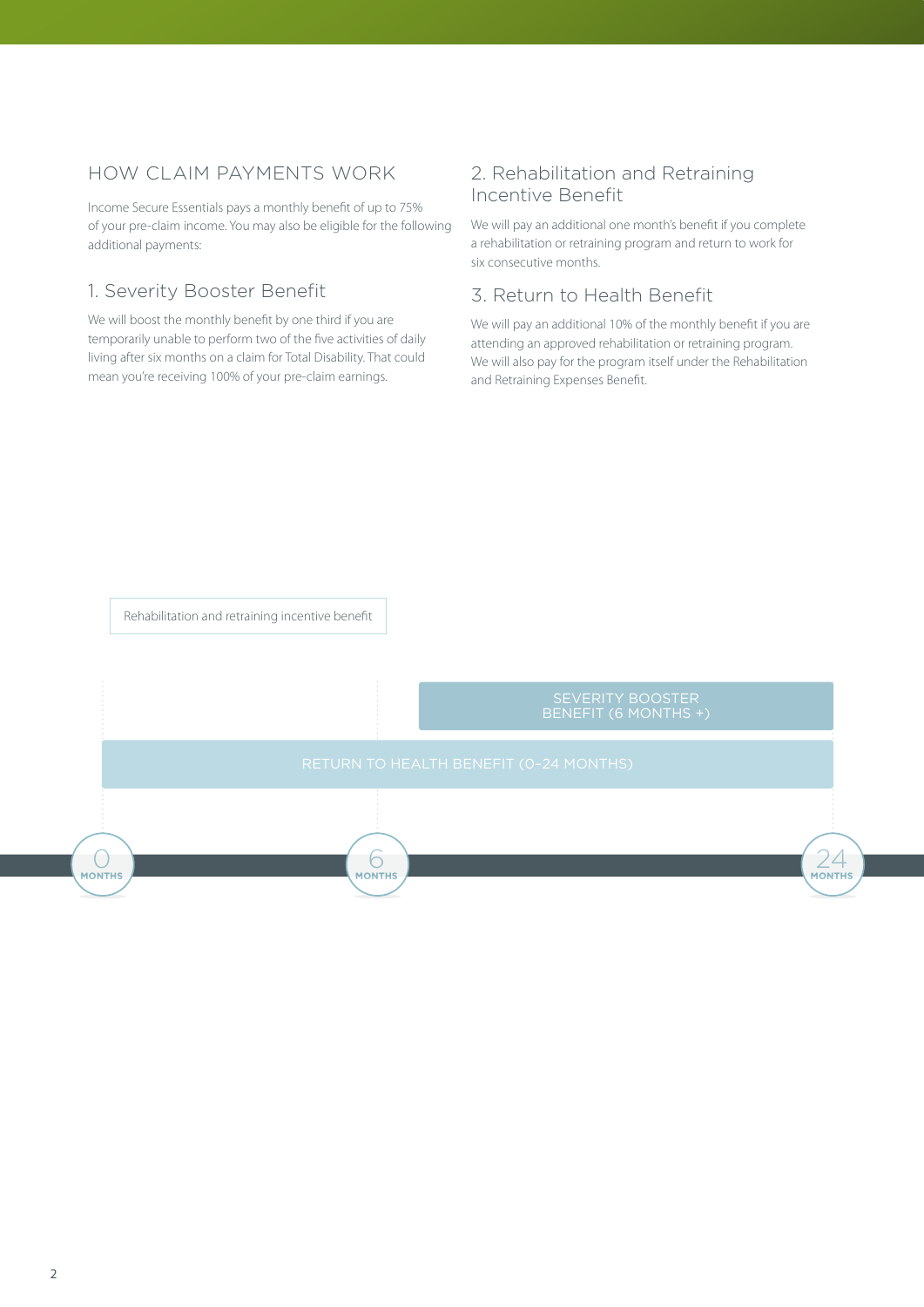### Other payments may affect your entitlements

When we calculate your monthly benefit, we take into account other payments you may be receiving – such as paid leave from your employer (after 90 days on claim), Workers Compensation payments or ongoing income from a business. These other payments may reduce the amount you are eligible to receive under your Income Secure Essentials policy.

For full details please refer to page 74 of the OneCare PDS.

### When payments will stop

You will continue to receive monthly benefits until your policy or benefit period expires, or you no longer meet the definition of 'totally disabled'. If you're able to return to work in a reduced capacity (e.g. part-time), you may be eligible for a Partial Disability Benefit.

For full details please refer to pages 78–79 of the OneCare PDS.

# WHAT YOU'RE NOT COVERED FOR

We will not pay any benefit under Income Secure Essentials under some circumstances if the claim is for a condition that is caused either directly or indirectly by:

- **•** an intentional act or omission
- **•** an uncomplicated pregnancy, miscarriage or childbirth
- **•** an act of war, or
- **•** illicit drug use

For full details please refer to page 18 of the OneCare PDS.

This flyer is only intended to provide a quick summary of your OneCare policy. For full details, please refer to the OneCare Product Disclosure Statement (PDS) available at [onepath.com.au](http://onepath.com.au)